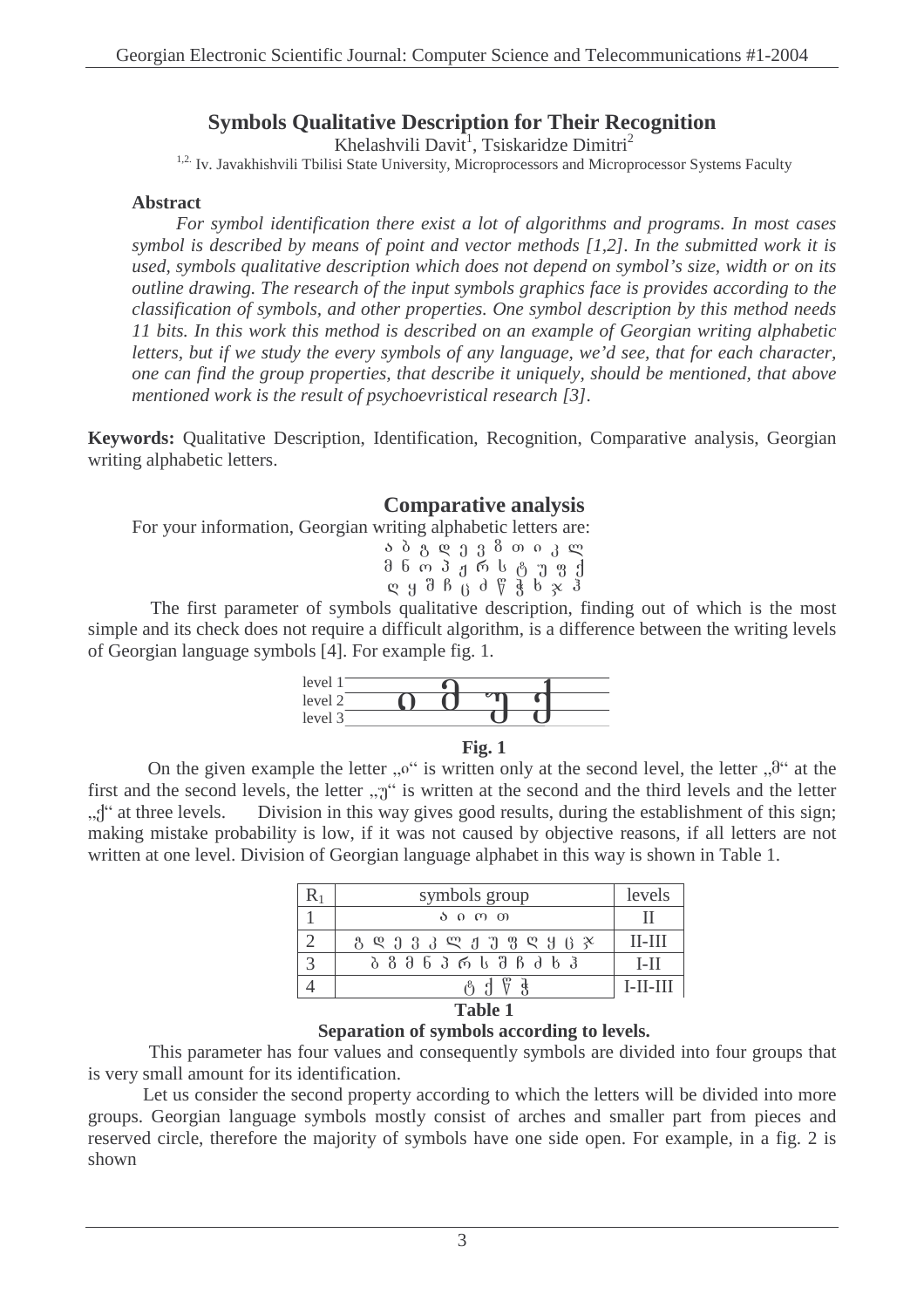

The symbols which have one side open; for  $, 5$ " the left side,  $, 0$ " the bottom side,  $, 0$ " the top side,  $, .5$ " the right side, but sometimes it is possible to have two sides open; for  $, .b$ " the right side and the top side, for  $\mathfrak{g}_{3}$ <sup>"</sup> the left side and the top side, for  $\mathfrak{g}_{5}$ <sup>"</sup> the bottom side and the left side. For example, fig.3.



If we give one bit to each side we will have  $2^4 = 16$  case. Let us mark these bits in this way.



Numerical value of the described property in mathematical aspect is not complex and has the following view

$$
R_2 = \begin{cases} 4 & \text{if } S_t = n \\ 0 & \text{if } S_t < n \end{cases} \qquad S_i = \sum_{k = n}^{1} P_{ik}
$$
\n
$$
n = 0.4a_y \quad 0.3a_x < i < 0.7a_x \quad (i = 0.3a_x, 0.4a_x, 0.5a_x, 0.6a_x, 0.7a_x)
$$

 $P_{ik}$  is matrix (0-1) of symbol.  $a_x$ ,  $a_y$  is size of  $P_{ik}$  matrix.

In this way it is calculated the value of this parameter from above for open symbols.

$$
R_2 = \begin{cases} 1 & \text{if } S_t = a_x - n + 1 \\ 0 & \text{if } S_t < a_x - n + 1 \end{cases}
$$
\n
$$
n = 0.6a_y \quad 0.3a_x < i < 0.7a_x \quad (i = 0.3a_x, 0.4a_x, 0.5a_x, 0.6a_x, 0.7a_x)
$$

 $R2=1$  is the value of the parameter from below for open symbols;  $R2=4$  and  $R2=1$  parameters are symmetrical and one  $S_i$  is enough.

The other values of R2 are calculated accordingly.

Georgian alphabet according to the value of this parameter is divided as follows

| $R_2$          | symbols                                    | $R_2$ | symbols                                                           |  |  |  |  |  |
|----------------|--------------------------------------------|-------|-------------------------------------------------------------------|--|--|--|--|--|
|                |                                            | 8     | $0 0 0 0 0 0 0 0 0 0 0 0 0 0 0 0 0 0 0 0 0 0 0 0 0 0 0 0 0 0 0 0$ |  |  |  |  |  |
|                | $0 \cup 0 \cup$                            | 9     |                                                                   |  |  |  |  |  |
| $\overline{2}$ | ۳<br>b<br>$\boldsymbol{\varrho}$<br>ლ<br>ღ | 10    |                                                                   |  |  |  |  |  |
| 3              | რ ჩ                                        |       |                                                                   |  |  |  |  |  |
| 4              |                                            | 12    | 3JJJdJ                                                            |  |  |  |  |  |
| 5              |                                            | 13    |                                                                   |  |  |  |  |  |
| 6              | b ls                                       | 14    |                                                                   |  |  |  |  |  |
|                |                                            | 15    | -8<br>$\chi$                                                      |  |  |  |  |  |
| $T_0L1_0$      |                                            |       |                                                                   |  |  |  |  |  |

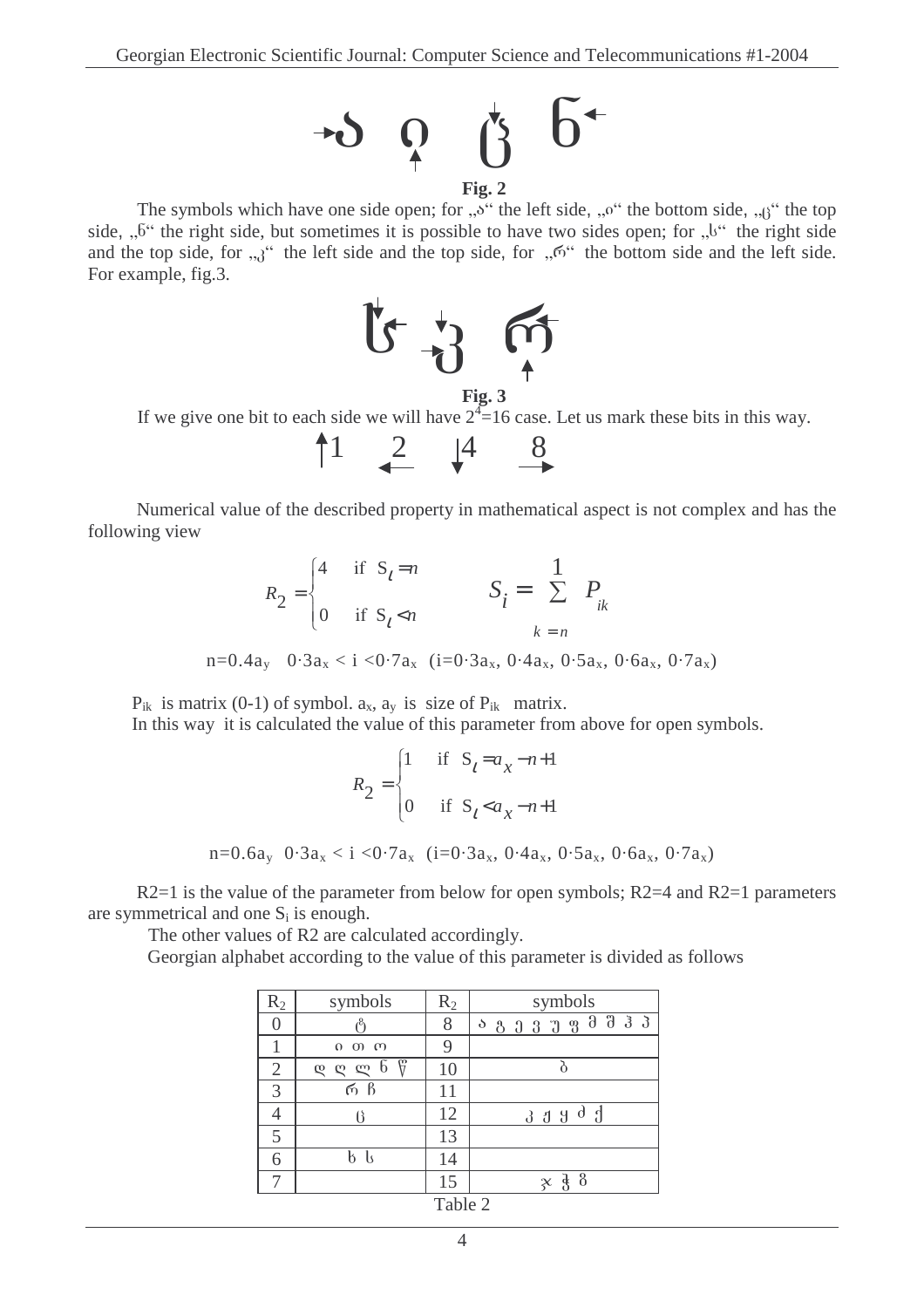The value of the third parameter depends on the existence of the reserved circle in symbols outline, fig. 4



Fig. 4 Symbols that include closed structures

Theoretically the calculated formulas of this parameter have the following view

$$
S1_{i} = \sum_{k=n}^{1} P_{ik}, \qquad S2_{i} = \sum_{k=n}^{a_{y}} P_{ik},
$$
  

$$
S1_{k} = \sum_{i=m}^{1} P_{ik}, \qquad S2_{k} = \sum_{i=m}^{a_{x}} P_{ik}
$$

Let us make logic image S by means of  $S_1$  and  $S_2$ .

With help of which the value of the third parameter is calculated.  $S = (S1, *n*) \& (S2, *a*, -*n*+1) \& (S1, *m*) \& (S2, *a*, -*m*+1)$ 

$$
R_3 = \begin{cases} 1 & \text{if } S = \text{True} \\ 0 & \text{if } S = \text{False} \end{cases}
$$
  
n=0.3a<sub>y</sub>,0.4a<sub>y</sub>,0.5a<sub>y</sub>,0.6a<sub>y</sub>,0.7a<sub>y</sub> m=0.3a<sub>x</sub>,0.4a<sub>x</sub>,0.5a<sub>x</sub>,0.6a<sub>x</sub>,0.7a<sub>x</sub>

 $R_3=1$  if ther is a closed strugture in the symbol

According to the value of this parameter, Georgian alphabet is divided into two groups.

|         | symbols group                                                                                                                         |  |  |  |
|---------|---------------------------------------------------------------------------------------------------------------------------------------|--|--|--|
|         | $\delta$ o o $\eta$ $\delta$ $\beta$ $\chi$ $\eta$ $\eta$ $\chi$ $\chi$ $\eta$ $\eta$ $\chi$ $\delta$ $\eta$ $\delta$ $\delta$ $\eta$ |  |  |  |
|         | $\delta$ ပ လ အ $\delta$ ၆ $\delta$ ဗီ ၆ ၈ ရှာ ၆ ၉ ၆ ရှ                                                                                |  |  |  |
| Table 3 |                                                                                                                                       |  |  |  |

In Georgian writing there are such symbols for which these 3 parameters don't have one kind values, they need additional parameters. Such parameters can be symbols sections in horizontal and vertical direction, fig. 5



**Fig. 5 During this cutting it' s counted how many times has the symbol' s contour been crossed.**

The value of such parameters are calculated as follows